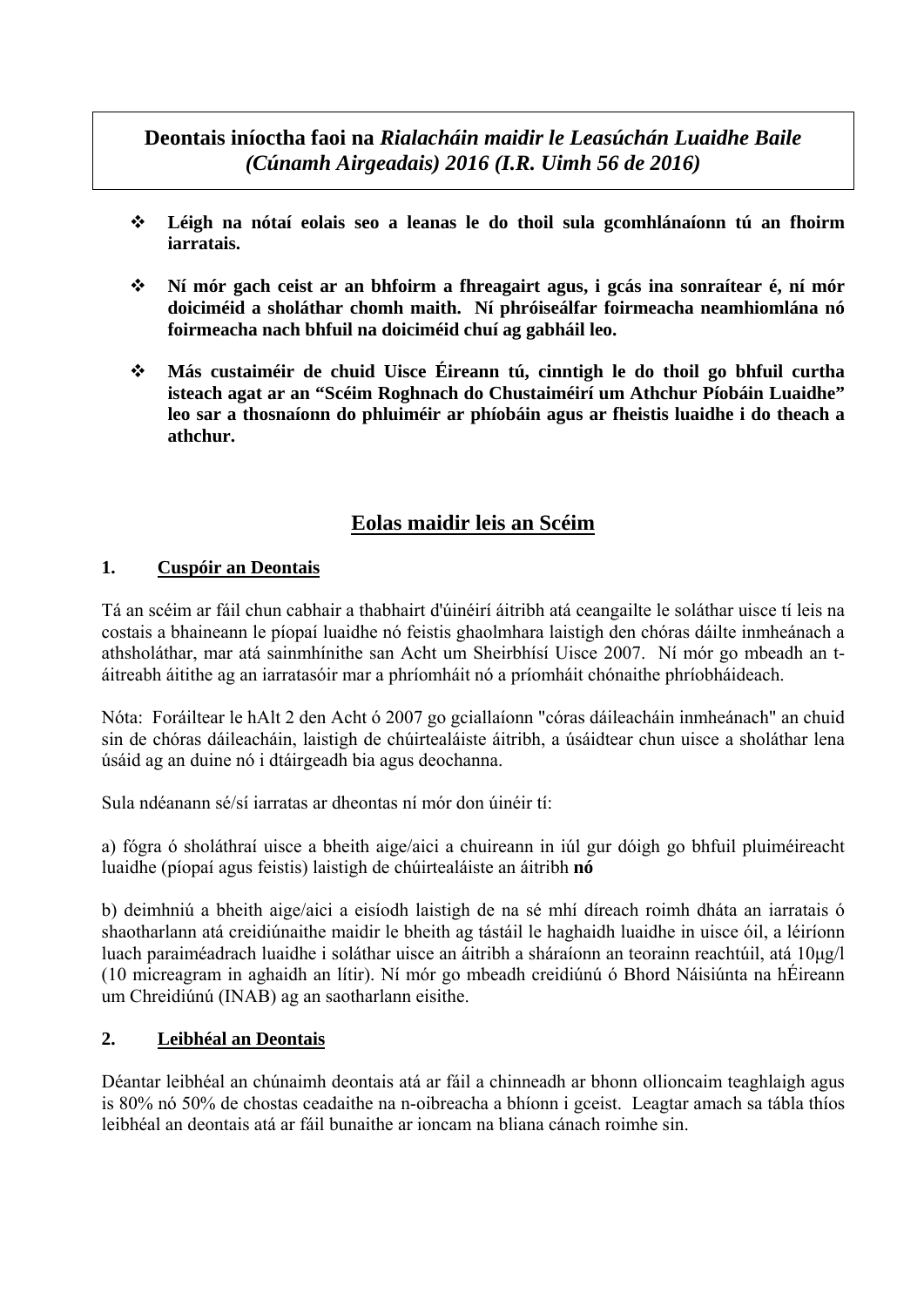| <b>Ioncam</b><br><b>Teaghlaigh</b> | % den chostas<br>ceadaithe atá ar fáil | Deontas Uasta ar fáil    |
|------------------------------------|----------------------------------------|--------------------------|
| Suas go dtí $\epsilon$ 50,000      | 80%                                    | €4,000                   |
| €50,001 - €75,000                  | 50%                                    | €2,500                   |
| Níos mó ná $£75,000$               | Níl aon deontas<br>iníoctha            | Níl aon deontas iníoctha |

## **3. Ioncam Teaghlaigh**

Déantar ioncam teaghlaigh a ríomh mar ollioncam inchánach úinéir na maoine sa bhliain chánach roimhe sin, mar aon le hioncam a c(h)éile nó a p(h)áirtí.

## **4. Fianaise ar Ioncam Teaghlaigh**

Ní mór go mbeadh an fhianaise seo a leanas ar ioncam an iarratasóra agus ar ioncam a c(h)éile nó a p(h)áirtí sa bhliain chánach roimhe sin a bheith ag gabháil le gach iarratas:

- I gcás iarratasóirí atá faoi réir **ÍMAT**: Ráiteas Comhardaithe ÍMAT nó a choibhéis,
- I gcás **daoine atá féinfhostaithe:** Fógra maidir le Measúnú Cánach Ioncaim nó a choibhéis,

Nóta: Na Coimisinéirí Ioncaim a eisíonn Ráitis Chomhardaithe ÍMAT agus Fógraí maidir le Measúnú Cánach Ioncaim. Áirítear ar choibhéis ráitis nó litreacha sínithe arna n-eisiúint ag na Coimisinéirí Ioncaim a léiríonn an t-ioncam inchánach don bhliain chánach roimh an mbliain ina ndearnadh na hoibreacha.

• I gcás **faighteoirí leasa shóisialaigh:** Ráiteas ioncaim inchánach ón Roinn Coimirce Sóisialaí

#### **5. Admhálacha agus Deimhnithe**

Ní mór go mbeadh admháil ó gach conraitheoir arna fhostú chun críocha oibreacha feabhsúcháin / athsholáthair ag gabháil le gach iarratas ar chúnamh deontais. Ní mór go mbeadh sonraí na noibreacha a rinneadh agus na costais ghaolmhara leis na hadmhálacha.

Ní mór go mbeadh deimhniú ón gconraitheoir arna fhostú chun na hoibreacha a dhéanamh go bhfuil gach ábhar arna úsáid, lena n-áirítear píopaí agus feistis, ar cháilíocht chuí agus go bhfuil caighdeán cuí saoirseachta i bhfeidhm ag gabháil le gach iarratas chomh maith. Tá treoirnóta d'úinéirí tí maidir le píobáin agus feistis luaidhe a athchur ar fáil ó d'údárás áitiúil nó ag: http://www.housing.gov.ie/ga/node/7625

Nóta: Is faoin iarratasóir atá sé a dheimhniú dó féin go bhfuil sé de chumas ar aon chonraitheoir arna fhostú na hoibreacha riachtanacha a dhéanamh agus go bhfuil na hábhair chuí in úsáid.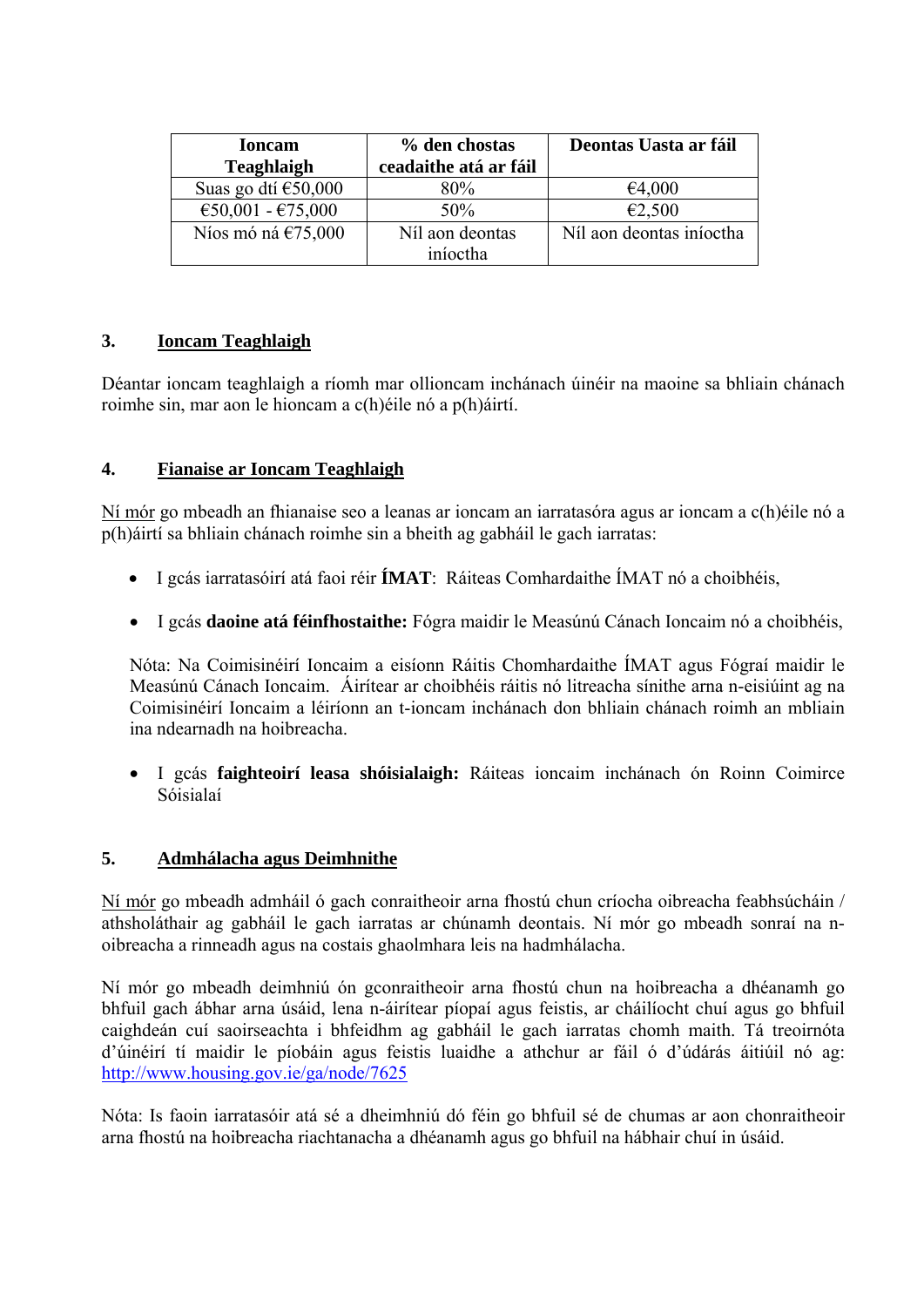#### **6. Costas Ceadaithe**

Chun críocha na scéime seo, ciallaíonn costas cheadaigh an costas iarbhír a bhaineann le píopaí nó feistis luaidhe laistigh den chóras dáilte inmheánach in áitreabh a athsholáthar, **nó** an costas a mheasann an t-údarás áitiúil a bheith réasúnach chun oibreacha den chineál sin a bhaint amach, cibé agus is lú. Ní cháilíonn oibreacha áit a bhfuil an costas ceadaithe faoi bhun  $\epsilon$  200.

## **7. Riachtanais Imréitigh Cánach**

I gcás conraitheoir arna fhostú chun deisiúcháin, uasghrádú nó athsholáthar a dhéanamh, ní mór cóip de dheimhniú imréitigh cánach reatha arna eisiúint ag na Coimisinéirí Ioncaim don chonraitheoir a chur isteach.

Nóta: Is faoin iarratasóir atá sé a dheimhniú dó féin go bhfuil an deimhniú imréitigh cánach is gá ag aon chonraitheoir arna fhostú.

## **8. Iarratais a Phróiseáil**

Ní mór iarratais a chur isteach chuig an údarás áitiúil a bhfuil an t-áitreabh a bhfuil na hoibreacha á ndéanamh ann ina limistéar feidhme. Déanfar iarratais a phróiseáil chomh tapa agus is féidir. Má bhíonn cabhair ag teastáil chun an fhoirm a líonadh, déan teagmháil le do thoil leis an údarás áitiúil iomchuí.

Forchoimeádann an t-údarás áitiúil an ceart na hoibreacha a rinneadh a scrúdú agus pé fiosrúcháin a mheasann sé a bheith riachtanach a dhéanamh chun eolas nó doiciméid tacaíochta arna dtabhairt mar chuid d'iarratas ar chúnamh deontais a fhíorú agus is féidir leis aon iarratasóir a sholáthraíonn eolas nó doiciméid bhréagacha nó mhíthreoracha a eisiamh ó chomaoin ar chúnamh deontais.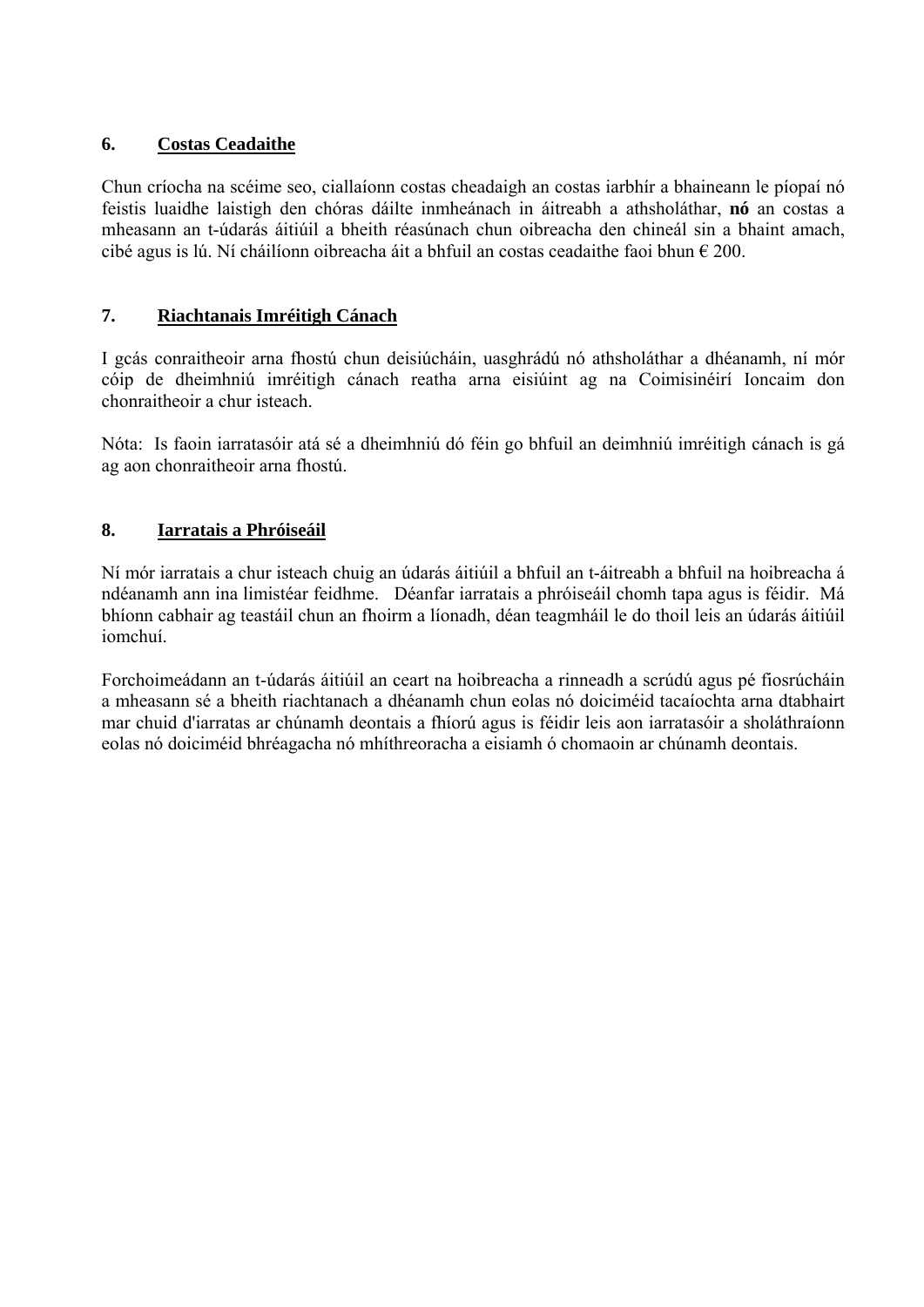# **RDLP1 - Foirm Iarratais - Feabhsúchán ar Phíopaí Luaidhe Baile**

**Ainm an Iarratasóra:**

**Seoladh:** 

**Uimhir Theileafóin i rith an Lae:** 

**Tuairisc ghinearálta agus costas na n-oibreacha a rinneadh:**  *(Ní mór admháil mhiondealaithe (admhálacha miondealaithe) a sholáthar)* 

**Ainm agus Seoladh an Chonraitheora (na gConraitheoirí):**  *(Ní mór cóip de Dheimhniú Imréitigh Cánach maidir le gach conraitheoir a sholáthar, mar aon le deimhniúchán go bhfuil an obair arna déanamh agus na píopaí agus feistis arna n-úsáid ar cháilíocht chuí agus ar chaighdeán cuí)* 

**\_\_\_\_\_\_\_\_\_\_\_\_\_\_\_\_\_\_\_\_\_\_\_\_\_\_\_\_\_\_\_\_\_\_\_\_\_\_\_\_\_\_\_\_\_\_\_\_\_\_\_\_\_\_\_\_\_\_\_\_\_\_\_\_\_\_\_\_\_\_\_\_\_\_\_\_\_\_\_** 

**\_\_\_\_\_\_\_\_\_\_\_\_\_\_\_\_\_\_\_\_\_\_\_\_\_\_\_\_\_\_\_\_\_\_\_\_\_\_\_\_\_\_\_\_\_\_\_\_\_\_\_\_\_\_\_\_\_\_\_\_\_\_\_\_\_\_\_\_\_\_\_\_\_\_\_\_\_\_\_** 

**\_\_\_\_\_\_\_\_\_\_\_\_\_\_\_\_\_\_\_\_\_\_\_\_\_\_\_\_\_\_\_\_\_\_\_\_\_\_\_\_\_\_\_\_\_\_\_\_\_\_\_\_\_\_\_\_\_\_\_\_\_\_\_\_\_\_\_\_\_\_\_\_\_\_\_\_\_\_\_** 

**Ioncam iomlán an iarratasóra agus a c(h)éile / a p(h)áirtí ón mBliain Chánach roimhe seo:**\_\_\_\_\_\_\_\_\_\_\_\_\_\_\_\_

*(Ní mór fianaise ar ioncam a sholáthar)* 

# **DEARBHÚ**

**Dearbhaím go bhfuil an fhaisnéis arna soláthar agam san fhoirm iarratais seo ceart agus tuigim go bhféadfaí an t-iarratas a chealú má dhéanaim aon fhaisnéis bhréagach nó mhíthreorach a thabhairt nó doiciméid tacaíochta neamhbhailí a sholáthar.** 

**Síniú an Iarratasóra:** 

**Dáta: \_\_\_\_\_\_\_\_\_\_\_\_\_\_\_\_\_\_\_\_\_\_\_**